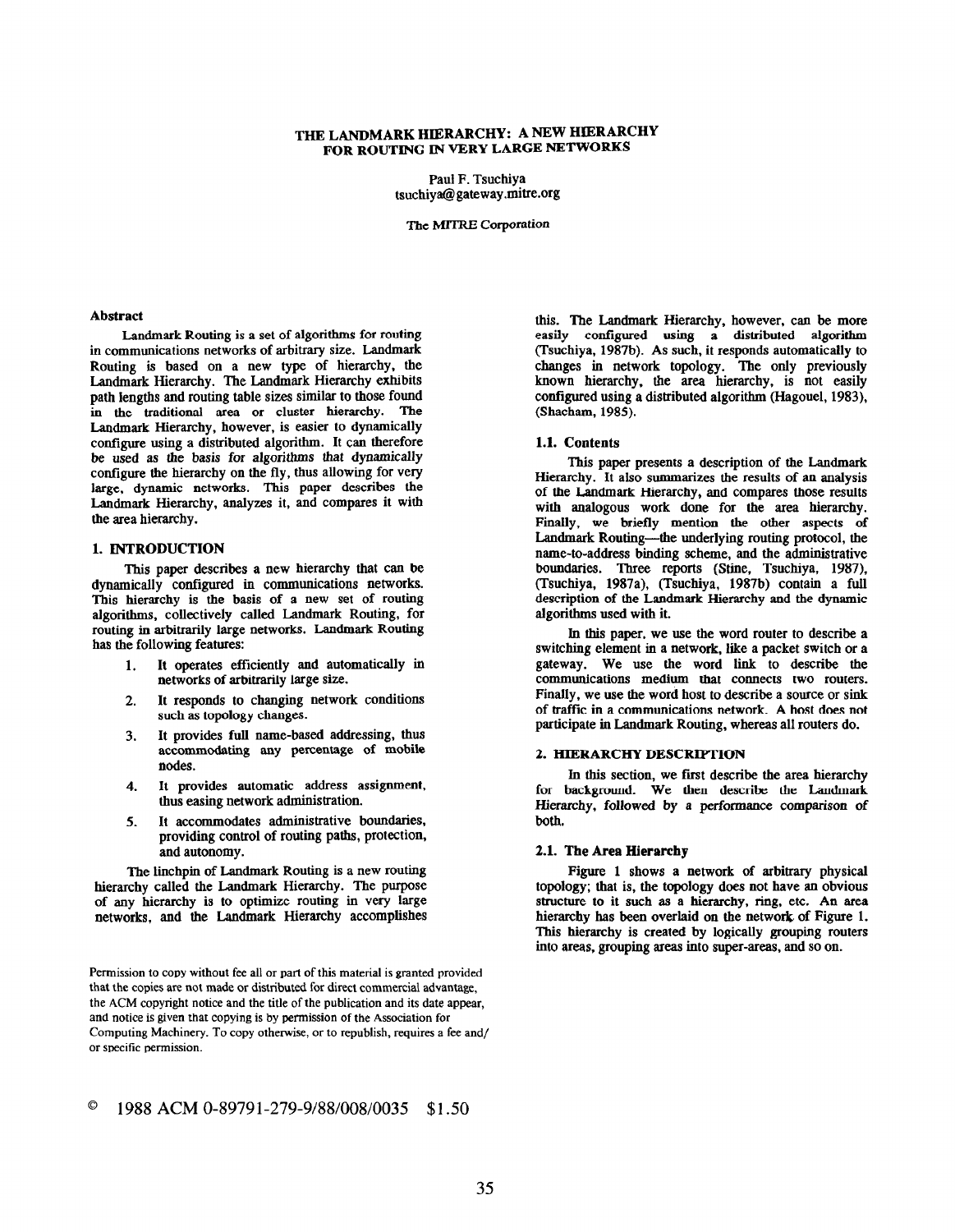

Figure 1: Area Hierarchy Example

For the sake of discussion, we will consider a single router in Figure 1 to be a Level 0 area, a group of routers to be a Level 1 area, and a group of Level 1 areas to be a Level 2 area. The areas in Figure 1 have threecomponent addresses; the leftmost component refers to the Level 2 area, the middle component refers to the Level 1 area, and the rightmost component refers to the level 0 area. If an address is written as one digit only (i.e., area 3). then it refers to an entire Level 2 area. Likewise, 2-digit addresses refer to a Level 1 area (i.e. 3.2). and full 3-digit addresses refer to a level 0 area (i.e. 3.2.1).

A constraint on the definition of an area is: a path that does not exit a Level  $k$  area must exist between every Level  $k-1$  area in the Level k area. This way, once a message to a destination Level  $k-1$  area enters the destination's Level  $k$  area, the message does not have to leave the Level  $k$  area to reach the destination. This allows routers outside the area to view the area as a single entity. The result is that only one entry is required in that router's routing table to route to several routers in another area. For instance, in Figure 1, Router 2.1.1 views Routers 2.2.1,2.2.2, and 2.2.3' as a single entity, namely,  $2.2 - a$  savings of 3 to 1 in memory overhead (for the table entries) and in link overhead (for the updates required to maintain that entry). Moreover, router 2.1.1 views ail routers in area 1 as a single entity-a savings of 10 to 1.

The penalty paid for this savings is increased path length. For instance, consider a route from. source 2.2.1 to destination T.2.3. By examining the high-order component of the destination address  $(1.x.x), 2.2.1$ determines that 1.2.3 is in a different Level 2 area. The choice available to 2.2.1 is to I) route directly from its own Level 2 area into Area 1, or 2) to route first into Area 3 and let a router in Area 3 forward the message to Area 1. Having no knowledge about the internal topologies of Areas 3 and 1, however, 2.2.1 is forced to forward the packet directly to Area 1 via Area 2.1. For this pathological case, the chosen route is nearly twice as long as the shortest possible path.

There are many possible variations on this basic structure. First, areas may overlap. This variation has been studied by Shacham (Shacham, 1985). Second, it is not necessary for every router to have routing entries for every area at every level. For instance, non-border routers may only have entries for border routers, which in turn have additional information about other areas. This has been studied by Hagouel (Hagouel, 1983): Other studies of the area hierarchy include (Kleinrock, Kamoun 1977), (Kleinrock, Kamoun. 1979), (Kleinrock, Kamoun, 1980). (Sunshine, 1981), (Westcott, Lauer, 1984), (Perlman, 1985), (Callon, Lauer, 1985), (Khanna, Seeger, 1986), (Sparta, 1986).

### 2.2. The Landmark Hierarchy

In this section, we describe the Laudmark Hierarchy. We do this by first describing the Landmark itself. Then, we describe a hierarchical structure built from Landmarks. Third, we describe how routers are addressed in a Landmark Hierarchy. Finally, we show how routing may take place with the Landmark Hierarchy.

# 2.2.1. The Landmark

The description of a Landmark is very simple. A Landmark is a router whose neighbor routers within a certain number of hops contain routing entries for that router. As an example, consider router 1 in the network of Figure 2. Routers 2 through 6 have routing entriesfor router 1 (as indicated by the arrowheads) and are therefore able to forward any packets addressed for router 1 to router 1. Routers 7 through 11 do not contain routing entries for router 1. Therefore, router 1 is a Landmark which can be "seen" by all routers within a distance of 2 hops. We refer to router 1 as a Landmark of radius 2. In general, a router for which all routers within r hops contain a routing entry is a Landmark of radius  $r$ . Note that Router 1 does not necessarily have routing entries for routers 2-6. (This is to be distinguished from an area in an area hierarchy, where all routers in an area have routing entries for all others.)



Figure 2: A Single Landmark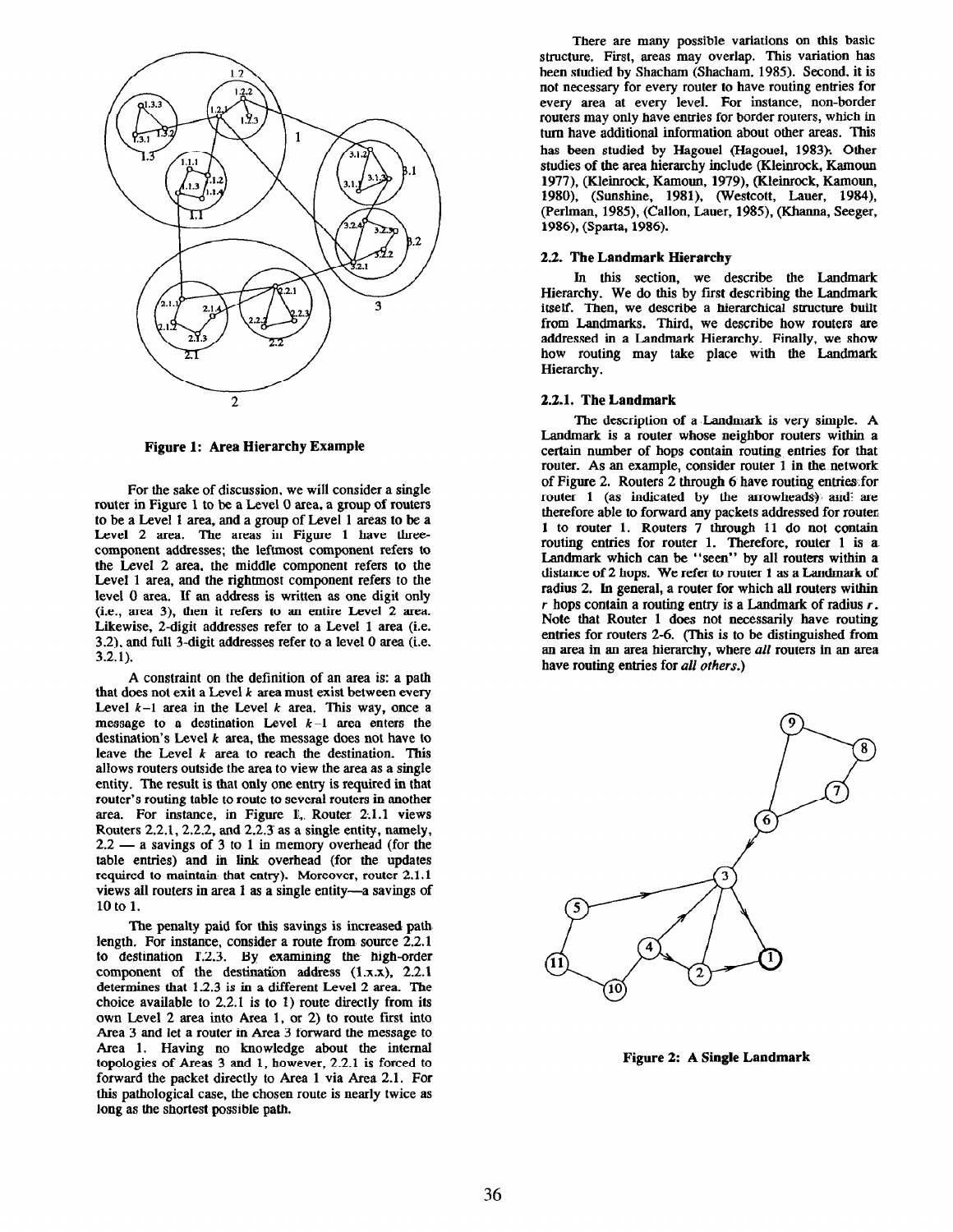## 2.2.2. Hierarchy of Landmarks

Next, let us consider a hierarchy built from Landmarks. The nomenclature  $LM_i$  refers to a Landmark of hierarchy level i,  $i=0$  being the lowest level, and  $i=H$ being the highest level. Throughout this paper, the subscript  $i$  is reserved to mean a hierarchy level. The nomenclature  $LM_i$  [id] refers to a specific  $LM_i$  with label

# id, called the Landmark ID.

Each  $LM<sub>i</sub>[id]$  has a corresponding radius  $r<sub>i</sub>[id]$ . In the Landmark Hierarchy, every router in a network is a Landmark  $LM_0(id]$  of some small radius  $r_0(id]$ . Some subset of  $LM_0(id)$ 's are  $LM_1(id)'$ s with radius  $r_1(id)$ , with  $r_1$ [id] almost always greater than  $r_0$ [id], such that there is at least one  $LM_1(id]$  within  $r_0(id]$  hops of each  $LM_0(id]$ . Likewise, a subset of the  $LM_1(id)'$ s are  $LM_2(id)'$ s, with  $r_2$ [id] almost always greater than  $r_1$ [id], such that there is at least one  $LM_2(id]$  within  $r_1(id]$  hops of each  $LM_1(id]$ . These iterations continue until a small set of routers are  $LM_H(id]$ 's each with an  $r_H(id]$ , with  $r_H(id) \ge D$ , D being the diameter of the network. Because the radius of these Landmarks is larger than the diameter of the network, all routers in the network can see these Landmarks. We call these global Landmarks.

Figure 3 illustrates the Landmark Hierarchy by showing a portion of a network. This is a twodimensional representation, meaning that only routers drawn physically close to each other would share a link. For simplicity, only four of the routers are shown, and no links are shown. The dotted arrows and circle indicate the radius of the Landmarks; that is, the region within which routers contain routing entries for that Landmark. For instance, every router within the circle defined by  $r_1[b]$  has an entry for, and can route to,  $LM_1[b]$ .



Figure 3: Landmark Hierarchy

### 2.2.3. Routing Table

Each router in the network keeps a table of the next hop on the shortest path to each Landmark for which it has routing entries. Each router will therefore have entries for every  $LM_0(id]$  within a radius of  $r_0(id]$ , every LM  $_{1}[id]$  within a radius of  $r_{1}[id]$ , and so on.

Since every router is an  $LM_0$ , and since every router has entries for every  $LM_0(id)$  within a radius of  $r_0(id)$ , every router has full knowledge of all the network routers within the immediate vicinity. Likewise, since a portion of all  $LM_0$  are  $LM_1$ , every router will have knowledge of a portion of the network routers further away. Similarly, each router wilJ have knowledge of even fewer routers further still, and so on. The end result is that all routers

have full local information, and increasingly less information further away in all directions. This can be contrasted with the area hierarchy where a router on the border of an area may have full local information in the direction within the border, but virtually no local information in the direction across the border.

#### 2.2.4. Addressing in a Landmark Hierarchy

In an area hierarchy, the address of a router is a reflection of the area(s) at each hierarchical level in which the router resides. The telephone number is a well-known example of this. In a Landmark Hierarchy, the address of a router is a reflection of the Landmark(s) at each hierarchical level which the router is near. The Landmark Address, then, is a series of Landmark IDS:  $LM_{i_n}[id_i].LM_{i-1}[id_{i-1}]. \ldots$  .  $LM_0[id_0].$ 

There are two constraints placed on Landmark Addresses. First, the Landmark represented by each address component must be within the radius of the Landmark represented by the next lower address component. For instance, the router labeled  $LM_0[a]$  in Figure 3 may have the Landmark Address  $LM_2[c]LM_1[b]LM_0[a]$ . In this case, we call  $LM_2[c]$  a parent of  $LM_1[b]$ , and we call  $LM_1[b]$  a child of  $LM_2[c]$ . In this paper, the terms parent and child will always refer to two Landmarks, the lower of which is using the higher as part of its address. The address of the router labeled  $LM_0[a]$  could be  $LM_2[c]$ . LM<sub>1</sub>[e]. LM<sub>0</sub>[a] if and only if there existed a Landmark  $LM_1[e]$  (not shown) which was within the radius of the router labeled  $LM_0[a]$ . Since more than one Landmark may be within the radius of a lower level Landmark, routers may have a multiplicity of unique addresses. Multiple addresses could be used to improve survivability and provide some traffic splitting. (In the area hierarchy, overlapping areas may be employed to the same effect.)

### 2.2.5. Routing in a Landmark Hierarchy

Now we may consider how routing works in a Landmark Hierarchy. Assume we wish to find a path from the router labeled Source to the router labeled  $LM_0[a]$  in Figure 3. The Landmark Addresses for the router labeled  $LM_0[a]$  is  $LM_2[c]LM_1[b]LM_0[a]$ . The basic approach is the following: Source will look in its routing tables and find an entry for  $LM_2[c]$  because Source is within the radius of  $LM<sub>2</sub>[c]$ . Source will not, however, find entries for either  $LM_1[b]$  or  $LM_0[a]$ , because Source is outside the radius of those Landmarks. Source will choose a path towards  $LM<sub>2</sub>[c]$ . The next router will make the same decision as Source, and the next, until the path reaches a router which is within the radius of  $LM_{1}[\bar{b}]$ . When this router looks in its routing tables, it will find an entry for  $LM_1[b]$  as well as for  $LM<sub>2</sub>[c]$ . Since  $LM<sub>1</sub>[b]$  is finer resolution, the router will choose a path towards  $LM_1[b]$ . This continues until a router on the path is within the radius of  $LM_0[a]$ , at which time a path will be chosen directly to  $LM_0[a]$ . This path is shown as the solid arrow in Figure 3.

There are two important things to note about this path. First, it is, in general, not the shortest possible path. The shortest path would be represented in Figure 3 by a straight line directly from Source to  $LM_0[a]$ . This increase in path Length is the penalty paid for the savings in network resources which the Landmark Hierarchy provides. This will be analyzed in Section 4.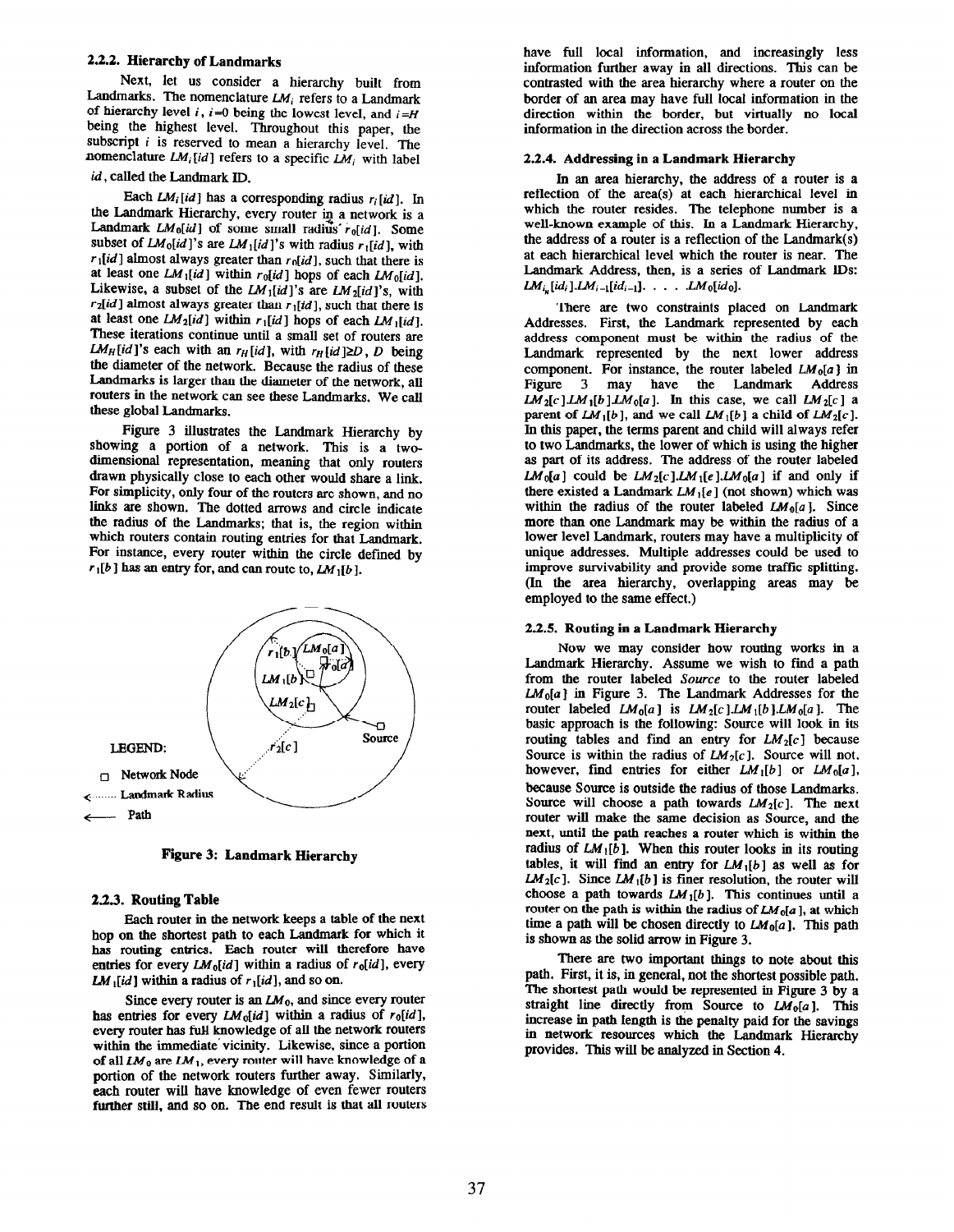The other thing to note is that often the path does not necessarily go through the Landmarks listed in a Landmark Address. This is more so if the radius for an  $LM_i$  goes well beyond an  $LM_{i+1}$ . This is an important reliability consideration in that a Landmark may be heavily congested or down, and yet a usable path may be found using that Landmark (or, more literally, using previous updates received from that Landmark).

### 23.6. Landmark Hierarchy Example

In order to better illustrate the Landmark Hierarchy, consider Figure 4. This network has 3 hierarchical levels. All routers (small circles) are  $LM_0$ . Diamonds denote  $LM_1$  and large circles  $LM_2$ . The rightmost address component is the  $LM_0(id)$ , and is unique for each router in the network. The middle address component is the  $LM_1(id)$  and indicates proximity to an  $LM_1$ , and the leftmost address component is an  $LM_2(id]$ , indicating proximity to an  $LM_2$ . For this example, all  $r_0 = 2$  hops, all  $r_1 = 4$  hops, and all  $r_2 = 8$  hops. In the more general case, not all  $r_i$  are the same.



Figure 4: Landmark Routing Example

Table 1 shows the routing table for Router g in Figure 4. This length of this table has been optimized by including only one entry per router, even if that router is a Landmark at several different levels. Router  $g$  has less than one fourth of the total network routers in its routing table.

| Landmark            | Level | Next Hop |
|---------------------|-------|----------|
| LM <sub>2</sub> [d] |       |          |
| $LM_1[i]$           |       | k        |
| $LM_0[e]$           |       |          |
| $LM_0[k]$           |       | r        |
| $LM_0[f]$           |       |          |

Table 1: Routing Table for Router  $g$  of Figure 4

Let's consider a routing example where Router g  $(d,i,g)$  is routing a message to Router t  $(d.n.t)$ . Router g examines Router t's Landmark Address--- d.n.t--- and does not find entries for either  $LM_0[t]$  or  $LM_1[n]$  in its routing table. Router g does, however, have an entry for  $LM_2[d]$ , and therefore forwards the message towards  $LM_2[d]$  via Router f. Router f also does not have entries for  $LM_0[t]$ or  $LM_1[n]$ , and therefore forwards the message towards  $LM_2[d]$  via Router e. Router e does have an entry for  $LM_1[n]$  (but not  $LM_0[t]$ ), and forwards the message towards  $LM_1[n]$  via Router d. Router d does have an entry for  $LM_0[t]$ , as does Router u, and the message is delivered. The resulting path,  $g-f-e-d-u-t$ , is 5 hops, 1 hop longer than the shortest path,  $g-k-i-u-t$ .

## 3. DYNAMIC ALGORITHMS IN LANDMARK ROUTING

Due to space limitations, we do not discuss at length the dynamic algorithms used with the Landmark Hierarchy. For completeness, however, we briefly mention them here. They are described more fully elsewhere (Tsuchiya, 1987b).

Of course, an algorithm is required to assign Landmarks and determine their corresponding radii. We call this the hierarchy management algorithm. Simply stated, this algorithm builds a hierarchy of Landmarks from the bottom up. The hierarchy is built such that each Landmark has 3 or 4 children at steady state, with 1 and 7 being the minimum and maximum number of children respectively.

Each router is at least an  $LM_0$  upon birth, chooses an  $r_0$ , and advertises itself that distance through the routing algorithm. As such, each  $LM_0$  hears of peer  $LM_0$ 's, and possibly higher level Landmarks. If it hears an  $LM_1$ , it can graft itself onto the hierarchy under that  $LM_1$ , and shrink its radius accordingly. If it doesn't, it can run an election with peers to build up the hierarchy.

The second algorithm needed in Landmark Routing is the routing algorithm, which is used to discover Landmarks as well as to establish paths to Landmarks It must be of the distance-vector type (also known as old-ARPANET, Bellman-Ford, or Tajibnapis' algorithm). Link-state type algorithms (also known as ARPANET, SPF, or Dijkstra's algorithm), will not work because they require a full topology map (or an abstraction thereof, such as is provided by the area hierarchy), which is not available using a Landmark Hierarchy.

Distance-vector routing algorithms have been extensively studied and are still being improved upon (Cegrell, 1975; Tajibnapis, 1977; McQuillau, Richer, Rosen, 1978; Jaffe, Moss, 1982; Hagouel, 1983; Garcia-Luna. 1987). The main reason for the proliferation of studies on distance-vector algorithms is the count-toinfinity problem, during which routing loops can occur. We have proposed a solution to this problem, called Alternate-path Distance-vector Routing (ADR), that exhibits extremely fast convergence because alternate paths are discovered before changes in topology occur (Tsuchiya, 1987h). The routing table complexity of ADR for any given router is  $O(N'C)$ , where N' is the number of destinations in the routing table, and  $C$  is the router degree (the number of neighbor routers).

Any distance-vector routing algorithm can be used in the Landmark hierarchy with only minor modification. Simply stated, distance-vector routing works as follows: Every router periodically or on an event driven basis informs its neighbors of its distance to one or more destinations. Upon receiving such information, a touter adds to the reported distance its distance to its neighbors.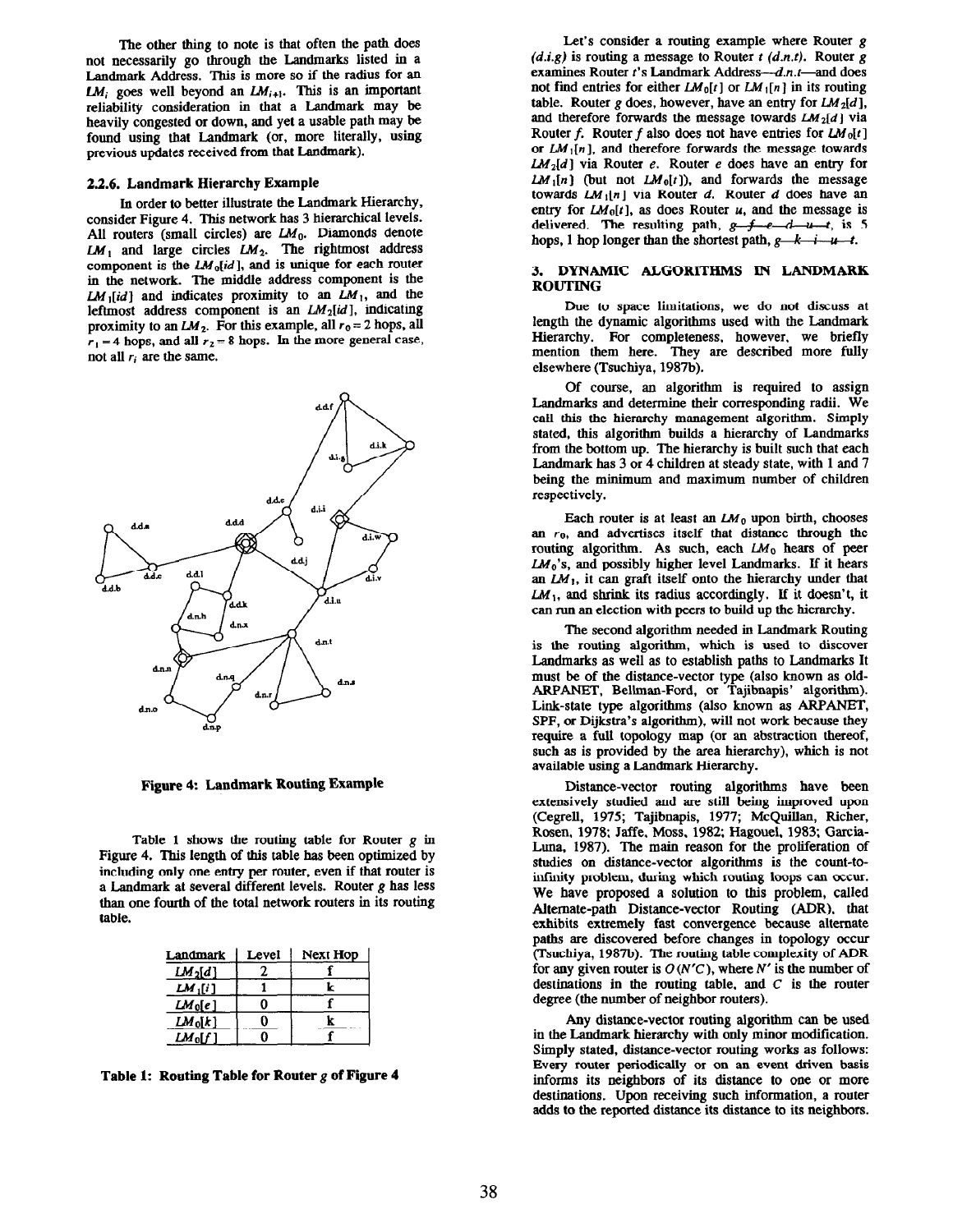The router considers its distance to the destination to be the smallest of the received distances. The next hop to the destination is the one over which the shortest distance was received.

The modification needed for the Landmark hierarchy is that, when a router receives an update from a neighbor, it decrements an additional field that indicates how many hops away from the Landmark the undate can travel. This field is set to the Landmark radius by the Landmark. If this field is decremented to zero, then the update is not passed on to any neighbors. This is the mechanism for preventing information about a Landmark from traveling beyond its radius.

The third algorithm required is one to bind permanent names or IDs to changing addresses. This is a particular problem in Landmark Routing because any router's address (and therefore any host's address) can change due to adjustments in the Landmark Hierarchy. We have proposed a solution called Assured Destination Binding (ADB) based on Mullender and Vitanyi's hashbinding (Mullander and Vitanyi, 1985). ADB is extremely efficient and robust (Tsuchiya and Stine, 1987; Tsuchiya, 1987b). Its memory requirements are only  $O(k_1\frac{H}{N} + k_2)$ , where H is the number of hosts, N is the number of routers, and  $k_1$  and  $k_2$  are small constants (3) and 1 respectively are typical). However, it requires no broadcasts. Updates require on the average  $k_1$  multihop (transits several routers) messages, and queries require on the average  $k_2$  multihop messages.

Finally, there is a means to accommodate administrative concerns. In particular, one is able to define administrative boundaries, and 1) keep ones own traffic within ones boundaries, 2) prevent third-party traffic from crossing ones boundaries if desired, 3) allow ones own routing metrics, and 4) allow correct internal operation in the face of external failures.

Simply put, border routers are hand-configured before start-up to indicate which neighbors are across administrative boundaries. The hierarchy maintenance, routing, and binding algorithms then configure internally before any external configuration occurs. This way, a complete Landmark Hierarchy exists within the administrative boundaries. This internal Landmark Hierarchy is a sub-tree of the global Landmark Hierarchy.

## 4. STATIC PERFORMANCE

In this section, we compare the static performance of the Landmark Hierarchy and the area hierarchy. We are interested in two parameters, the average routing table size  $R$ , and the increase in path length over shortest path, as expressed by the ratio  $\hat{P} = \frac{P_{hier}}{P_{sh}}$ .

The routing table size gives a rough idea of the cost in network resources for routing in the routing hierarchy. The routing table size tells exactly how much memory is required by routers. It indirectly gives an indication of I) link usage, because we assume that the number of updates a router receives will be proportional to the size of its routing table, and 2) processor usage, because we assume that the amount of processing a router must do is also proportional to its routing table size. We expect the size of the routing table in the routing hierarchy to be less than that of a non-hierarchical routing scheme. In other words, the routing hierarchy results in a cost savings of network resources over the non-hierarchical routing scheme.

The path length also gives a rough indication of the cost in network resources of paths that result from routing in the routing hierarchy. A path length longer than shortest path results in more links and routers being utilized for a given amount of traffic. This causes increased link (to carry traffic), and processor (to process traffic) usage. We expect path lengths in the routing hierarchy to be longer than those in a non-hierarchical routing scheme, resulting in an increased cost of network resources. For many networks, we expect that the cost decrease from smaller routing table size will more than compensate the cost increase from longer path length, resulting in a net improvement in overall network performance.

All of the results given in this paper for the area hierarchy come from Kleinrock (Kleinrock, Kamoun, 1977), and Hagouel (Hagouel, 1983). Most of the results for the Landmark Hierarchy come from Tsuchiya (Tsuchiya, 1987a). The derivations are not given here.

Kleinrock found the average number of routing table entries in the area hierarchy to be at best

$$
R_{area} = H N^{\frac{1}{H}}, \qquad \qquad 1
$$

where  $H$  is the number of hierarchical levels, and  $N$  is the number of routers in the network. This assumes that every level i area is composed of the same number of level i-l areas for every level of the hierarchy. The analogous result for the Landmark Hierarchy is approximately

 $\lambda$ 

$$
R_{lm} = 4N^{\frac{1}{3}}
$$
 2

Both of these results assume the smallest possible routing tables, and are not achievable practically speaking. They are given here for comparison only. Nevertheless, we see that the area hierarchy, under ideal conditions, can achieve smaller routing table sixes than the Landmark Hierarchy if a fairly large number of levels are used in the area hierarchy. A realistic estimate of routing table sixes for the Landmark Hierarchy is

$$
R_{lm}=3N^{\frac{1}{2}}.\t\t 3
$$

Also of interest, however, are simulation results. In his thesis, Hagouel studied several aspects of the area hierarchy. Among these, he studied heuristics for forming areas in an area hierarchy, and he studied alternate routing schemes for routing in an area hierarchy. To support his conclusions, Hagouel simulated twenty 200-router, quasi-random networks. Selected results of these simulations are shown as the "0" data points in Figure 5, and are taken from his Figure 5.1. The labels Cl and C2 refer to his clustering techniques V3.2 and Aggl respectively. The labels Rl and R2 refer to his routing techniques BNEC and CIEC respectively. The various data points connected by each line refer to the maximum number of routers per area used in generating the clusters. The leftmost data points have fewer routers, and the rightmost data points have more routers. The hierarchy simulated was a two-level hierarchy. We do not discuss these techniques in this paper.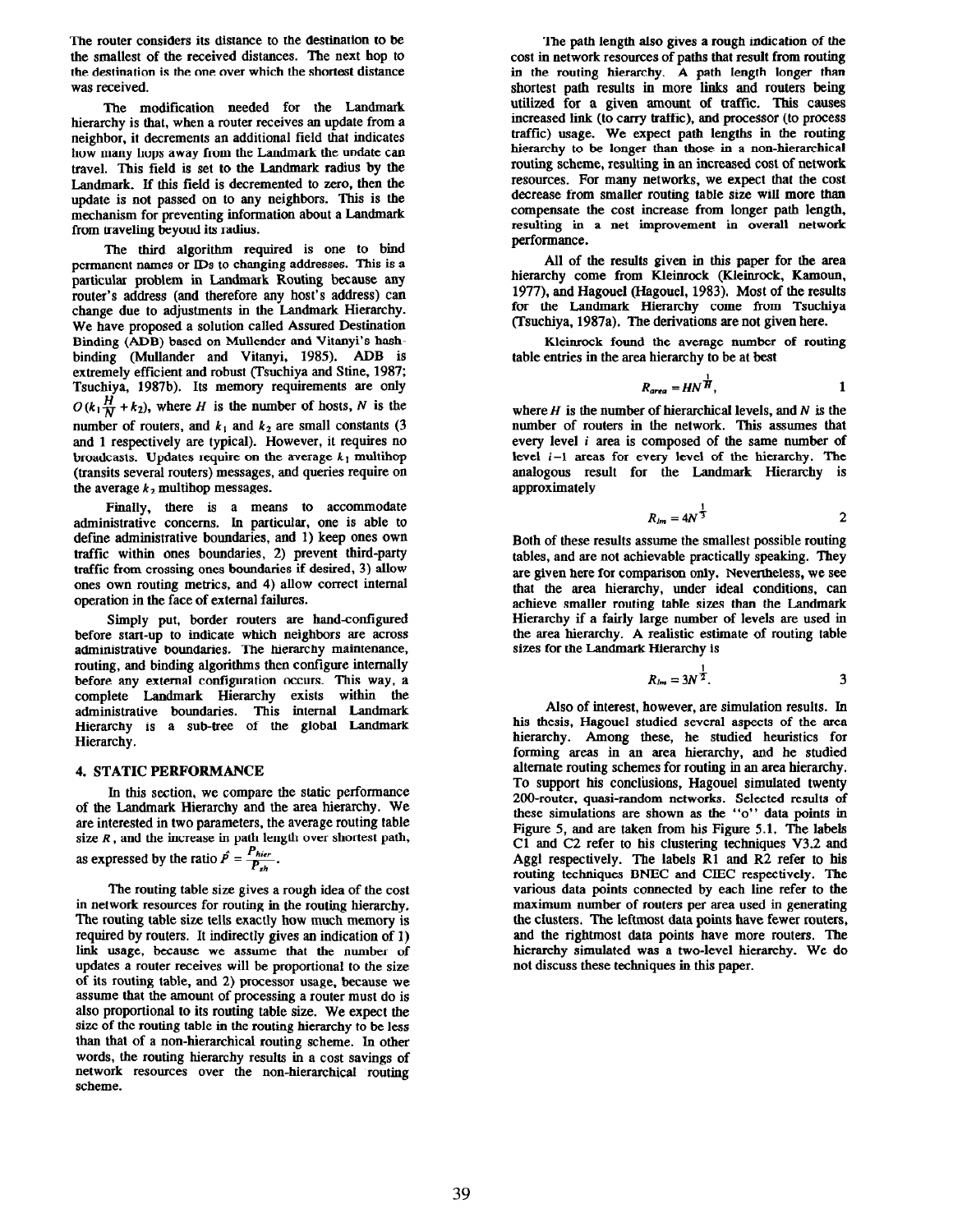

Figure 5: Comparison of Routing Table Size and Path Length for Landmark and Area Hierarchies

The "x" data points are from simulations of the Landmark Hierarchy designed to be directly comparable with that of Hagouel's in that the networks used were also 200 router, quasi-random networks. Note that for similar values of either  $\hat{P}$  or R, the Landmark Hierarchy performs better than the best area hierarchy results, although not by enough to get too terribly excited about.

It is interesting to note, however, that for certain clustering parameters, the performance of the area hierarchy can degrade. In Figure 5, we see performance degradation due to the increased maximum number of routers per area. The reason for this can be described in the following example. Assume a network of 1000 routers, and 3 hierarchy levels. If there are 10 elements at each level (10 routers per area, 10 areas per super-area, and 10 super-areas), then each router will have  $10+10+10 = 30$  routing table entries. If, however, there are 40 routers per area, 5 areas per super-area, and 5 superareas, then each router will have  $40+5+5 = 50$  routing table emies. In addition, the number of hierarchical levels in an area hierarchy can affect performance, as seen in Equation 1.

The analogous situation for the Landmark Hierarchy exists to a much smaller degree than for the area hierarchy.. For instance, in three simulations on the same network, hierarchies with 5, 8, and 13 levels had values of R and  $\hat{P}$  within-5% of each other. In addition, the performance of the Landmark Hierarchy is very insensitive to the choice of Landmarks. Simulations where Landmarks were chosen at random performed as well as those where a uniform placement of Landmarks was attempted. Because of the insensitivity of Landmark Hierarchy performance to placement of Landmarks and number of hierarchy levels, it is easy to manage the Landmark Hierarchy in a dynamic, distributed fashion.

The obvious question, then, is what does affect the performance of the-Landmark Hierarchy? Clearly, in Figure 5 we were able to adjust R and  $\hat{P}$  over a wide range of values. How are these adjustments accomplished?

To answer, we must first discuss the parameters that describe the Landmark Hierarchy. We have already discussed the Landmark radius  $r_i$ —the distance that a level  $i$  Landmark can be seen. Here we introduce another parameter  $d_i$ , which is the distance from a router to the nearest level i Landmark. (When written without the subscript, we mean the average over all  $i$ . We make the following observations:

- 1. As  $r$  grows larger, the routing table sizes  $R$ will also grow larger, and the path lengths  $P_{lm}$ will grow smaller. R will grow larger because, as  $r$  is increased, more routers will see Landmarks, and will thus have more routing table entries.  $P_{lm}$  will grow smaller because paths will key in on lower level Landmarks sooner, thus creating better paths.
- 2. For a given network, if there are more Landmarks at a given level  $i$ , then each router will on the average be closer to a level  $i$ Landmark, and  $d_i$  will on the average be smaller.
- 3. Finally, consider that if  $d_i$  is smaller,  $r_{i-1}$  can correspondingly be smaller. This results from the requirement that the radius of a level  $i-1$ Landmark must only be large enough to cover the nearest level  $i$  Landmark. If the level  $i$ Landmarks is nearer, the radius can be correspondingly smaller.

It is the placement of Landmarks that determines  $d$ . Once  $d$  is set, then the radius determines the performance of the Landmark Hierarchy. In other words, it is not the absolute values of  $d$  and  $r$  that determine Landmark Hierarchy performance, but their ratio. This can be seen in Figure 6. Here we see the results of 9 groups of simulations. Each group was performed on 36 networks ranging from 200 to 800 routers, router degrees from 2.4 to 6, and diameters from 7 to 50 hops. The difference between each group was the value of  $r/d$ . These ratios range from 2.6 to 6.4.



Figure 6: Effect of r/d on Landmark Hierarchy Performance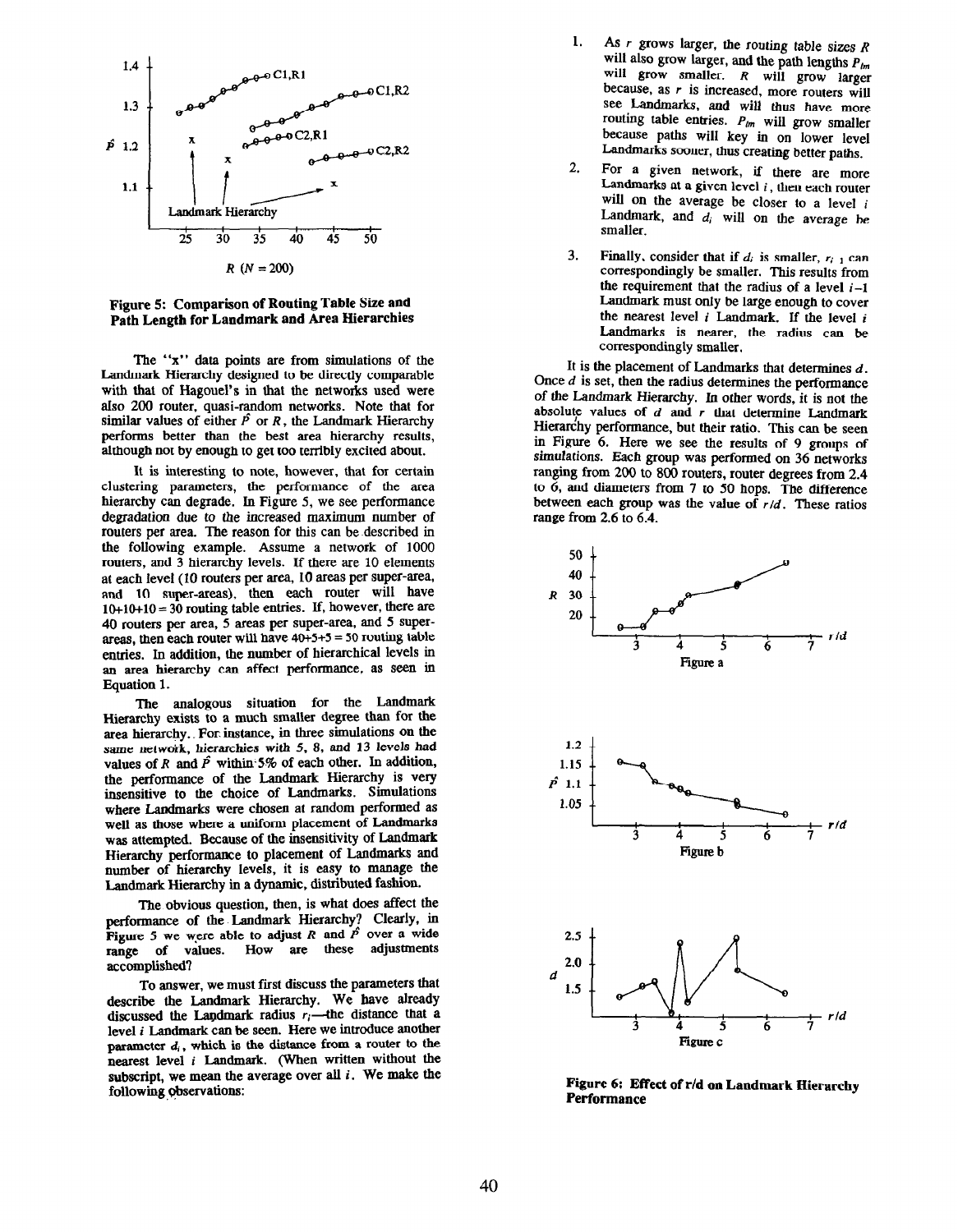In Figure 6a, we see the strong relationship between  $R$  and  $r/d$ . In Figure 6b, we see the strong inverse relationship between  $\hat{P}$  and  $r/d$ . In Figure 6c, we see that the ratio  $r/d$  has only a small relationship with the value of  $d$ . This shows that it is the ratio  $r/d$  that dominates Landmark Hierarchy performance, not actual values of r ord.

This is. important because, in a dynamic environment, the radius of the Landmark is easy to change, The decision to change it comes from the Landmark itself, and the mechanism for doing so is to change a field in the Landmark Update that dictates how many hops outward the Landmark Update travels.

Finally, we should mention that the Landmark Hierarchy does not perform equally well across all types of networks. In particular, it performs worse for networks with very small diameters compared to the number of routers. However, the range of network diameters for which the Landmark Hierarchy performs poorly are smaller than those seen in real networks, even those such as the ARPANET, which are designed to have small diameters.

### 5. SUMMARY

A new hierarchy for routing in communications networks of arbitrary size has been described. This hierarchy, called the Landmark Hierarchy, exhibits path lengths and routing table sixes similar to those found in the traditional area hierarchy.

The Landmark Hierarchy, however, is easier to configure than the area hierarchy. In particular, the performance of the Landmark Hierarchy (path length and routing table size) is relatively insensitive to the placement of Landmarks, whereas area hierarchy performance is sensitive to the grouping of areas. In addition, it is easier to configure manipulate Landmarks (single routers) thau it is areas or clusters (groups of routers). As a result, the Landmark Hierarchy is easier to dynamically configure, and can therefore be made more robust in dynamically changing networks. At the same time, the Landmark Hierarchy is more sensitive to the failure of single routers, and therefore is more complex to operate in fairly stable environments.

We briefly mention the techniques required for dynamic routing in the Landmark Hierarchy. In particular, we mention the hierarchy management algorithm, the routing algorithm, and name-to-address binding algorithm, and administrative boundaries.

We conclude that the Landmark Hierarchy is a promising alternative routing hierarchy, especially for large networks with rapidly changing topologies.

### REFERENCES

Callon, R. and Lauer, G. (June 1985), "Hierarchical Routing for Packet Radio Networks," Report No. 5945, SRNTN No. 31, Cambridge, MA: BBN Laboratories Incorporated.

Cegrell, T. (June 1975), "A Routing Procedure for the Tidas Message-Switching Network," IEEE Trans. on Communications, Vol. COM-23, No. 6,pp. 575-585.

Garcia-Luna-Aceves, J. J. (1987), "A New Minimum-Hop Routing Algorithm," Proceedings IEEE Infocom '87, pp. 170-180.

Hagouel, J. (1983), "Issues in Routing for Large and Dynamic Networks," PhD. Thesis, Columbia University.

Jaffe, J. M. au&Moss, F: H..(July 1982). "A Responsive Distributed Routing Algorithm for Computer Networks," IEEE Trans. on Communications, COM-30, No. 7, pp. 1758-1762.

Khanna, A. and Seeger, J. (January 1986), "Large Network Routing Study. Design Document," Report No. Cambridge, MA: BBN Communications Corporation.

Kleinrock, L. and Kamoun, F. (1977), "Hierarchical Routing for Large Networks: Performance Evaluation and Optimization," Computer Networks, Vol. 1, pp. 155-174.

Kleinrock, L. and Kamoun F. (November 1979), "Stochastic Performance Evaluation of Hierarchical Routing for Large Networks," Computer Networks, Vol. 3, No. 5, pp. 387-353.

Kleinrock, L. and Kamoun, F. (1980), "Optimal Clustering Structures for Hierarchical Topological Design of Large Computer Networks," Computer Networks, Vol. 10, No. 3, pp. 221-248.

McQuillan. J. M., Richer, I., Rosen, E. C. (April 1978) "ARPANET Routing Algorithm Improvements First Semiannual Technical Report," Bolt Beranek and Newman Inc., Report No. 3803.

Mullander, S. J. and Vitanyi, P. M. B. (August 1985), "Distributed Matchmaking for Processes in Computer Networks," Proceedings Fourth Conference on Principles of Distributed Computing, Minaki, Ontario.

Perlman, R. (1985), "Hierarchical Networks and the Subnetwork Partition Problem," Computer Networks and ISDN Systems 9, North-Holland, pp. 297-303.

Shacham, N. (November 1985), "Hierarchical Routing in Large, Dynamic Ground Radio Networks," Menlo Park, CA: SRI International.

Sparta Incorporated, (April 1986), "Design and Analysis for Area Routing in Large Networks," McLean, VA: Sparta Incorporated.

Stine, R. H. Jr. and Tsuchiya, P. F. (March 1987), "Assured Destination Binding: A Technique for Dynamic Address Binding," MTR-87WOOO50, McLean, VA: The MJTRE Corporation.

Sunshine, C. (April 1981), "Addressing Problems in Multi-network Systems," Internet Engineering Note (EN) 178.

Tajibuapis, W. D. (July 1977), "A Correctness Proof of a Topology Information Maintenance Protocol for Distributed Computer Networks," Communications of the ACM, Vol. 20, No. 7, pp.477-485.

Tsuchiya, P. F. (June 1987a), "The Landmark Hierarchy: Description and Analysis," MTR-87WOO152, McLean, VA: The MITRE Corporation.